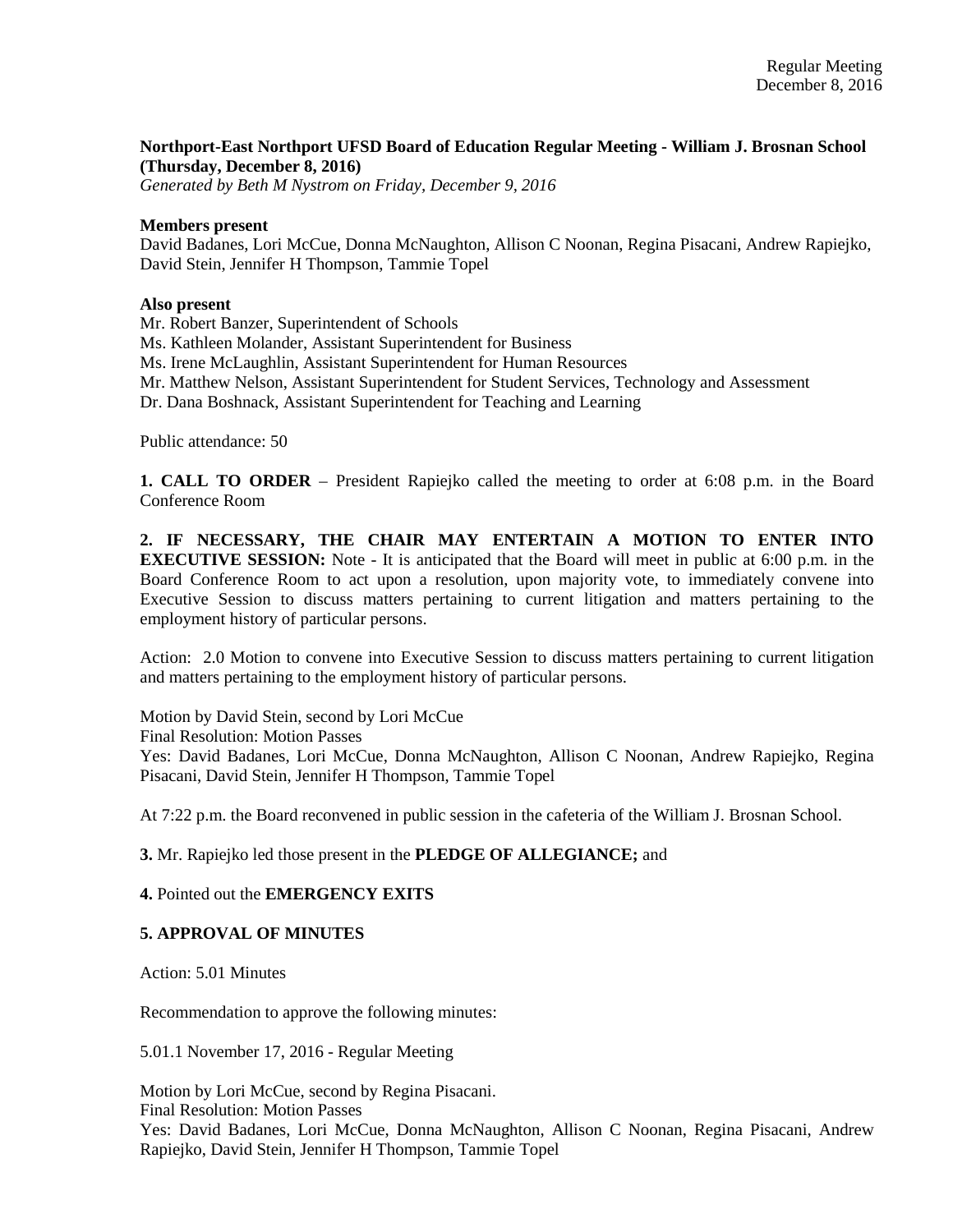# **6. STUDENT AND STAFF RECOGNITION/ANNOUNCEMENTS FROM THE SUPERINTENDENT OF SCHOOLS**

Presentations: 6.01 Student Representative Report – John Bravo (Grade 10) and Adrianna Keating (Grade 10)

Northport High School Students John Bravo and Adrianna Keating updated the Board on the activities occurring at the high school. To improve the climate of the school, leaders of the student body, representatives from clubs and members of the student body came together to raise their concerns and to discuss ways to create a more inclusive environment. There are a number of different cultural events taking place including the language clubs hosting an international cheese festival. The National Junior Honor Society held a food drive which benefited the Northport Food Pantry. They are also holding Cookies for a Cause which will benefit a different charity each month. Boots on the Ground is making care packages to send to troops overseas. Blankets are being sent to children in local hospitals who are undergoing treatment. Empty bowls is an event where 400 soup bowls are sold and the money goes to a local food pantry. The class wells were decorated for the holidays. The Port Press printed its first edition.

Mr. Robert Banzer, Superintendent of Schools, congratulated Stephanie Rapp, Northport High School Girls Soccer Player, for being selected to play for the NSCAA High School All East Region Team and being selected by Newsday for the 2016 All Long Island Team. Mr. Banzer also congratulated Chris Fritch for being named the Suffolk County Girls Volleyball Coach of the Year. The Varsity Cheerleading team qualified to advance to nationals in Florida in February. Mr. Banzer stated that elementary theater has been going on in all six buildings and there are a number of upcoming concerts.

Mr. Andrew Rapiejko, Board President, announced that the Girls Soccer Team was honored at the Huntington Town Board Meeting last night for winning the Suffolk County Championship.

Presentations: 6.02 Science Department Student of the Month

Mr. David Storch, District Chairperson of Science and Technology Education, introduced Casey Macolino, Science Department Student of the Month.

Mr. Storch stated that Casey is a hard-working and inquisitive scientist who possesses a passion, commitment, and sense of wonder when he is conducting research. Casey has taken honors scientific investigation courses in Living Environment, Chemistry and Physics, three years of science research, and is currently challenging AP Biology and AP Environmental Science. Casey quickly established himself as a serious science and research student demonstrating a natural inquisitiveness, a determination to comprehend complex concepts, and superb laboratory and experimental skills. Casey has supported the Science Olympiad for the past three years and was selected captain this year. He is a member of the philanthropic group A Midwinter Night's Dream and was instrumental in designing, coordinating and running the  $2<sup>nd</sup>$  Annual STEM Challenge event. Mr. Storch stated that Casey is hardworking, conscientious and mature, and a perfect blend of confidence and humility. His self-motivation, disciplined work habits, and willingness to learn are what drive him to succeed. This past summer, Casey conducted research at Stony Brook University as a prestigious Simons Fellow in the Department of Evolution and Ecology. As a result of his research, he was invited and presented his research findings at the annual New York Marine Science Consortium at SUNY Maritime in Kings Point, NY.

Mr. Storch stated that Casey is a remarkable scientist and his research and accomplishments will serve as an inspiration to all Northport-East Northport students for many years to come.

President Rapiejko and Superintendent Banzer congratulated Casey on his fine accomplishments and presented him with a commendation from the Board of Education. Presentations: 6.03 Technology Department Student of the Month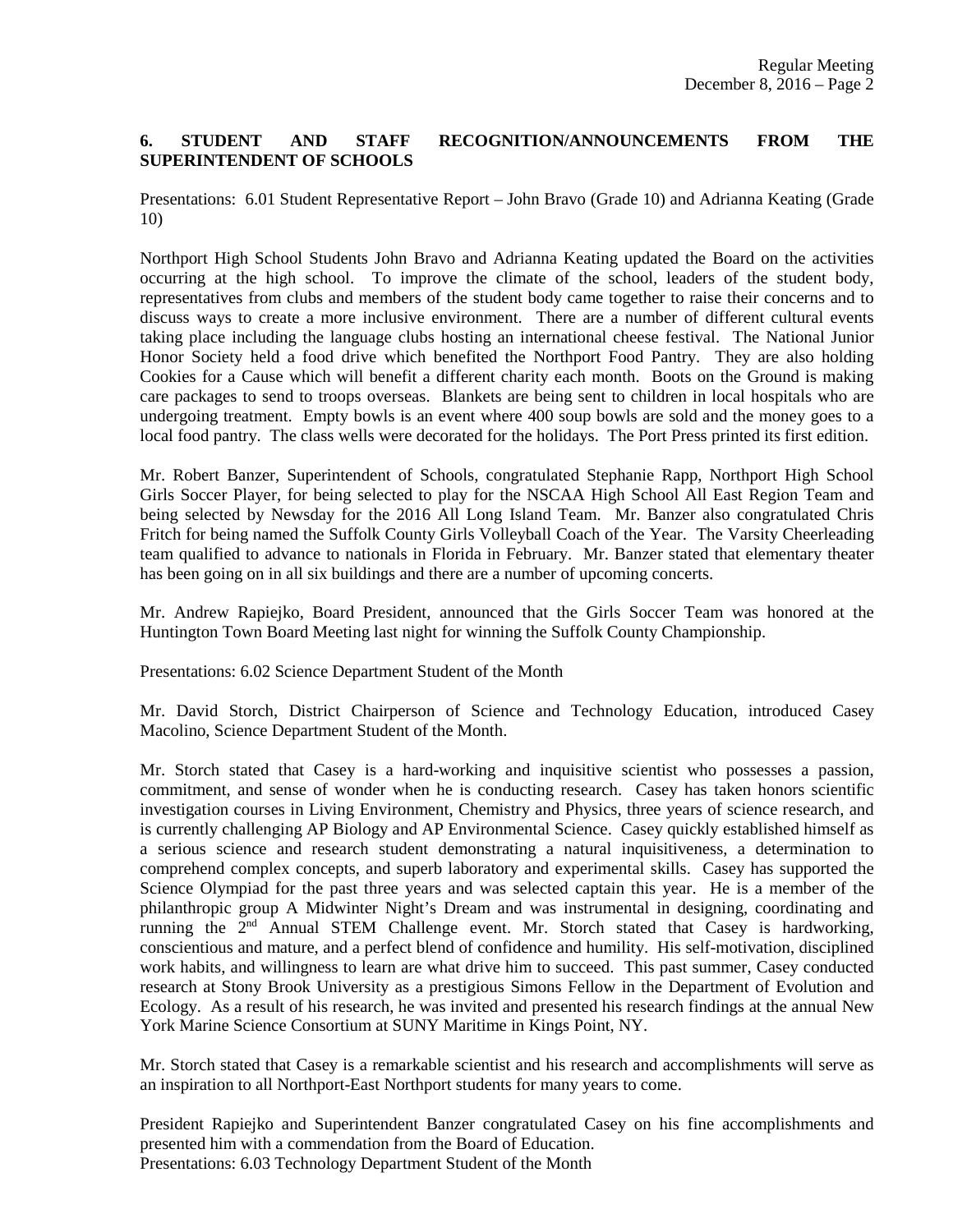Mr. David Storch, District Chairperson of Science and Technology Education, introduced James Heinzman, Technology Department Student of the Month.

Mr. Storch stated that James is a studious and self-motivated young man who possesses the skills and knowledge to design a better tomorrow using technology and engineering. He has taken eight different technology courses achieving mastery in all. His coursework includes all four PLTW engineering courses, robotics, small engines, and IB Design Technology. Supplementing his technology classes, James is currently challenging AP Calculus and IB Physics HL as he considers a major in alternative energy engineering. James' hard work and persistence in all his STEM courses exemplify his strong work ethic and desire to succeed as a future engineer. Mr. Storch stated that James strives to improve his performance in every area of his life as well as contribute to his community. His focus and determination is evident by his continued participation and improvement on the Northport High School track team where he has been a Scholar Athlete all four years. He is a member of the PE Leaders as well as S.H.A.R.E. He has volunteered at a Respite program since middle school where he works with special needs children so that their parents may enjoy a worry free evening. James not only excels in the technology education classroom, but has fully engaged in the department's extra-curricular opportunities as well. He has been a seminal member and driving force in Northport High School's Technology & Engineering Honor Society and has contributed to several community service projects.

Mr. Storch started that the Technology Education Department is proud to congratulate James as the Technology Education Student of the Month.

President Rapiejko and Superintendent Banzer congratulated James on his fine accomplishments and presented him with a commendation from the Board of Education.

Information: 6.04 For Information: Upcoming Meetings

President Rapiejko reviewed the upcoming meetings of December 14<sup>th</sup>, January 5<sup>th</sup>, January 12<sup>th</sup> and January  $26<sup>th</sup>$ . Mr. Rapiejko stated that the meetings on December 14<sup>th</sup> and January  $5<sup>th</sup>$  are special meetings to discuss the proposed bond referendum.

**7. COMMUNICATIONS** - Please Note: This is the opportunity for persons who had written letters to the Board to speak to the Board regarding the issues raised in their communications. Speakers are asked to keep their comments brief, and to speak for no longer than 5 minutes.

Discussion: 7.01 Communications to the Board

There were no communications to the Board requiring Board action.

**8. PUBLIC COMMENT/PARTICIPATION** - Please Note: Community members are invited to share their questions, comments, or concerns with the School Board. When speaking, citizens should state their name and address for the record and limit their presentation to 5 minutes. Where possible, the Board will answer factual questions immediately. A written response may be provided when information is not available. If a response would involve discussion of Board Policy or decisions which might be of interest to citizens not present at the meeting, the Board may place the item on a future meeting agenda.

Name Comment Larry Gerardi Asked who did the concrete work at the front door of the Brosnan building, Resident stating that they did a superior job, and asked if they could be used for the bond projects.

Mr. Tony Resca, Superintendent of Buildings and Grounds, stated that the projects for the Bond will go out to bid.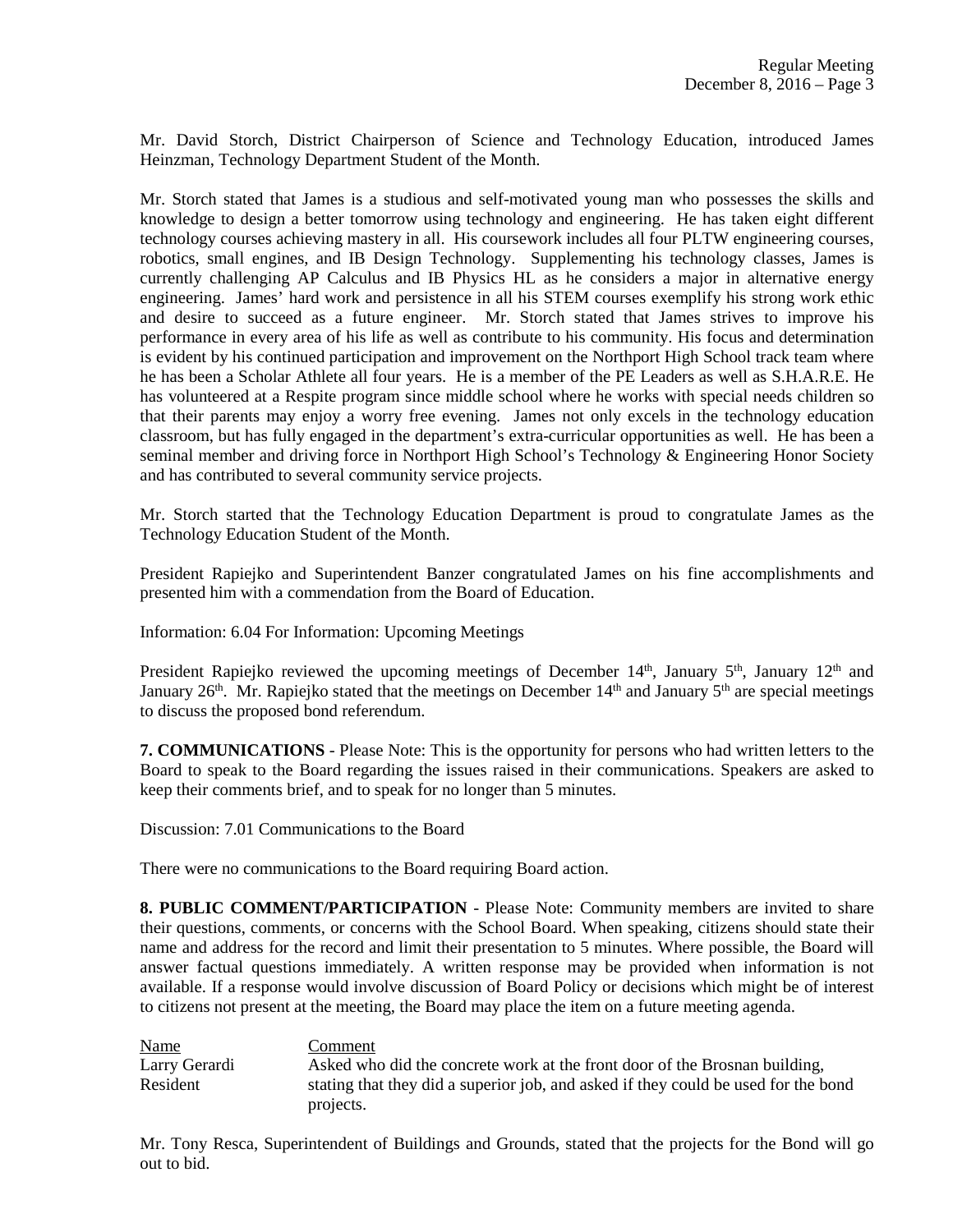| Rachel Friedman | Commented on the incident at the high school with a swastika being found. Ms.     |
|-----------------|-----------------------------------------------------------------------------------|
| Parent          | Friedman requested that the District consider bringing in Ruby Bridges to address |
|                 | the schools on civil rights and the importance of diversity and acceptance.       |

There was a discussion on how the situation was handled at the high school and plans for programs including "No Place for Hate."

| Lorenzo Licopoli | Asked if there were any other incidences of hate symbols or similar type of        |
|------------------|------------------------------------------------------------------------------------|
| Resident         | behavior found in the District. Inquired about the proposed vestibules in the Bond |
|                  | and how they will reinforce security.                                              |

Mr. Banzer stated that no other symbols have been found in the District.

Mr. Banzer stated that the vestibules are designed to enhance security.

#### **9. SPECIAL REPORTS**

Action: 9.0 Special Reports Recommendation to reorder the agenda and move item 9.02 ahead of item 9.01

Motion by David Badanes, second by Donna McNaughton Final Resolution: Motion Passes Yes: David Badanes, Lori McCue, Donna McNaughton, Allison C Noonan, Regina Pisacani, Andrew Rapiejko, Jennifer H Thompson, Tammie Topel

Presentations: 9.02 Proposed Bond Referendum

Mr. Robert Banzer and Mr. John Grillo (Architect) presented the proposed projects for the Board's consideration for the Bond Referendum.

Bellerose Avenue Elementary: Asphalt pavement, curbs and sidewalks; bathroom reconstruction; gymnasium H&V replacement; corridor ceiling replacement, security/vestibule upgrades – totaling \$1,986,604

Dickinson Avenue Elementary: Asphalt pavement, curbs and sidewalks; replace existing underground heating lines; bathroom reconstruction; classroom casework replacement and pod toilet reconfiguration; electrical reconstruction; security/vestibule upgrades – totaling \$3,339,375

Fifth Avenue Elementary: Asphalt pavement, curbs and sidewalks; classroom sink and counter replacement; classroom lavatory reconstruction A wing; security/vestibule upgrades – totaling \$1,107,298

Norwood Avenue Elementary: Asphalt pavement, curbs and sidewalks; classroom casework and sink replacement; bathroom reconstruction; security/vestibule upgrades – totaling \$1,280,700

Ocean Avenue Elementary: Asphalt pavement, curbs and sidewalks; replace classroom countertops and casework B wing; upgrade kitchen exhaust; security/vestibule upgrades – totaling \$1,138,378

Pulaski Road Elementary: Asphalt pavement, curbs and sidewalks; classroom sink and cabinetry replacement; security/vestibule upgrades; bathroom reconstruction – totaling \$1,356,751

East Northport Middle School: Asphalt pavement, curbs and sidewalks; athletic field reconstruction; running track replacement; science lab reconstruction; stage rigging and lighting replacement; bathroom reconstruction; security/vestibule upgrades – totaling \$4,298,763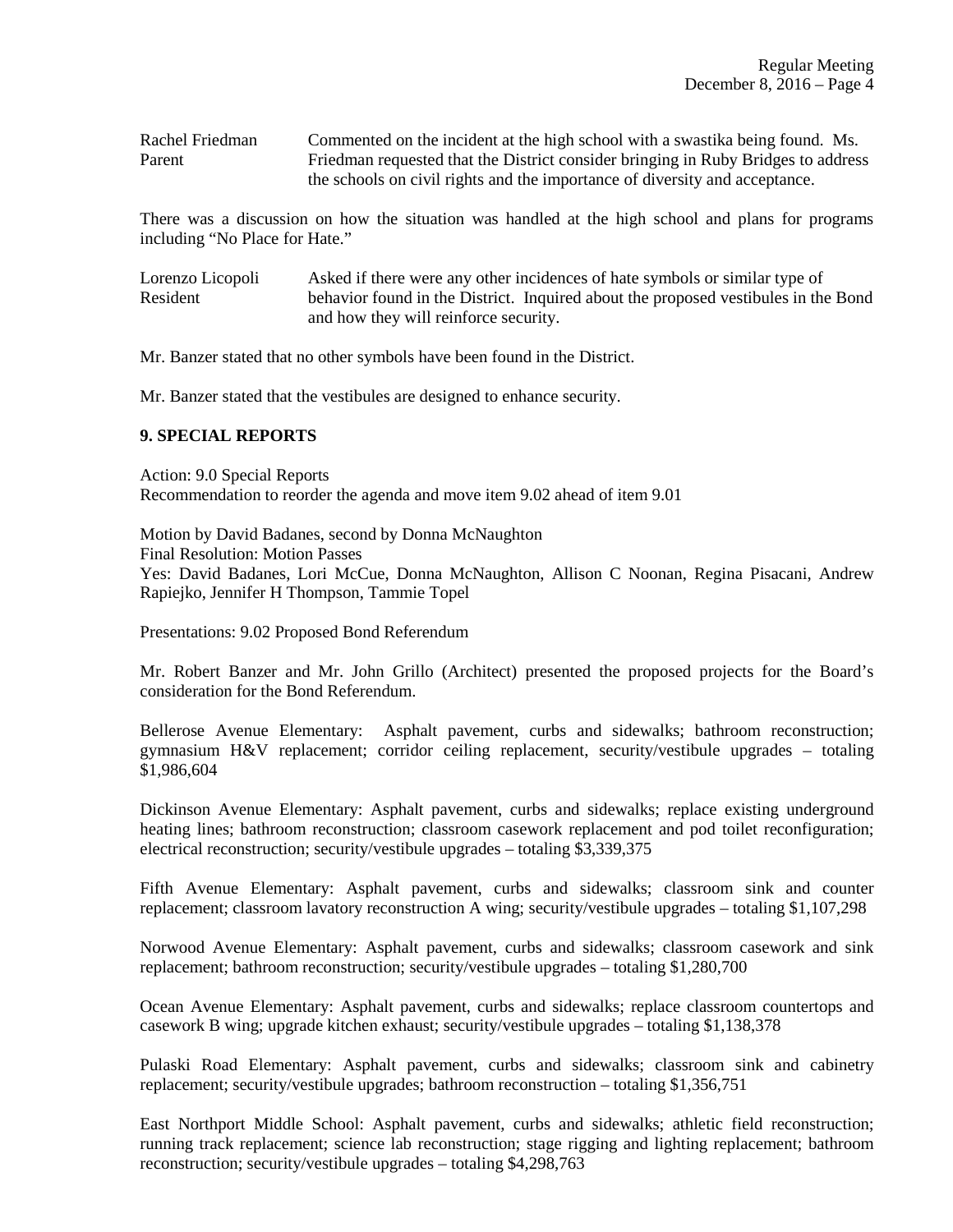Northport Middle School: Asphalt pavement, curbs and sidewalks; window replacement; ceiling replacement main office area; H&V reconstruction gymnasium; bathroom reconstruction G wing and at main office; classroom reconstruction FACS and Science; athletic field reconstruction baseball/softball; tennis court replacement; running track replacement; security/vestibule upgrades – totaling \$6,650,608

William J. Brosnan School: Security/vestibule upgrades; window replacement; exterior masonry reconstruction; HVAC upgrades – totaling \$2,744,415

Northport High School: Science lab reconstruction S wing; reconfiguration of south entrance; HVAC reconstruction gymnasium; bathroom reconstruction commons; asphalt pavement, curbs and sidewalks; upgrade/renovate/redesign athletic fields; main stadium and track reconstruction; Sweeney field reconstruction; installation of new emergency generator; replace auditorium stage floor; security/vestibule upgrades – totaling \$16,041,309

Total proposed bond projects: \$39,994,201

Communications received regarding the proposed Bond Referendum:

E-mail from Mark and Krista Boland in support of a single bond proposal.

E-mail from Peter Howard in support of a single bond proposal.

E-mail from Erin Howard in support of a single bond proposal.

E-mail from Carmela Roros in support of the bond proposal.

E-mail from Patrick Morris in support of a single bond proposal.

E-mail from Brian Gallagher in support of a single bond proposal.

E-mail from Trevor C. Hubbard in favor of improvements but had questions about the financial impact.

E-mail from Ann Marie Little in support of a single bond proposal.

E-mail from Penny in support of a single bond proposal.

E-mail from Bridget and Kurt Widmaier in support of a single bond proposal.

E-mail from Russ Tietjen in support of the improvements to the District's facilities.

E-mail from Armand D'Accordo concerned about timing and costs of holding a special vote and to hold the line on the budget and keep if flat.

Public Comment/Participation regarding proposed bond projects

| Name<br>Larry Gerardi<br>Resident                                | Comment<br>Asked if solar will be considered and if the ceiling work will be coordinated with<br>the Energy Performance Contract                                               |
|------------------------------------------------------------------|--------------------------------------------------------------------------------------------------------------------------------------------------------------------------------|
| Tom Fischer, M.D.<br>Resident                                    | Asked if there was consideration given to potential health risks to students<br>including turf burns, higher risk of joint injury and presence of bodily fluids on<br>the turf |
| Carl Litt<br>Resident                                            | Stated he is in favor of the bond but would like specific requirements for turf<br>fields included in the proposition to eliminate potential cancer links and clusters         |
| Mike Gozelski<br>Northport Tiger<br><b>Football Booster Club</b> | Stated that the fields should not be separated from the building upgrades and that<br>we owe it to the students and community as a whole to vote on this together.             |
| Lorenzo Licopoli<br>Resident                                     | Stated that there are outside groups using the fields and fees need to be charged.                                                                                             |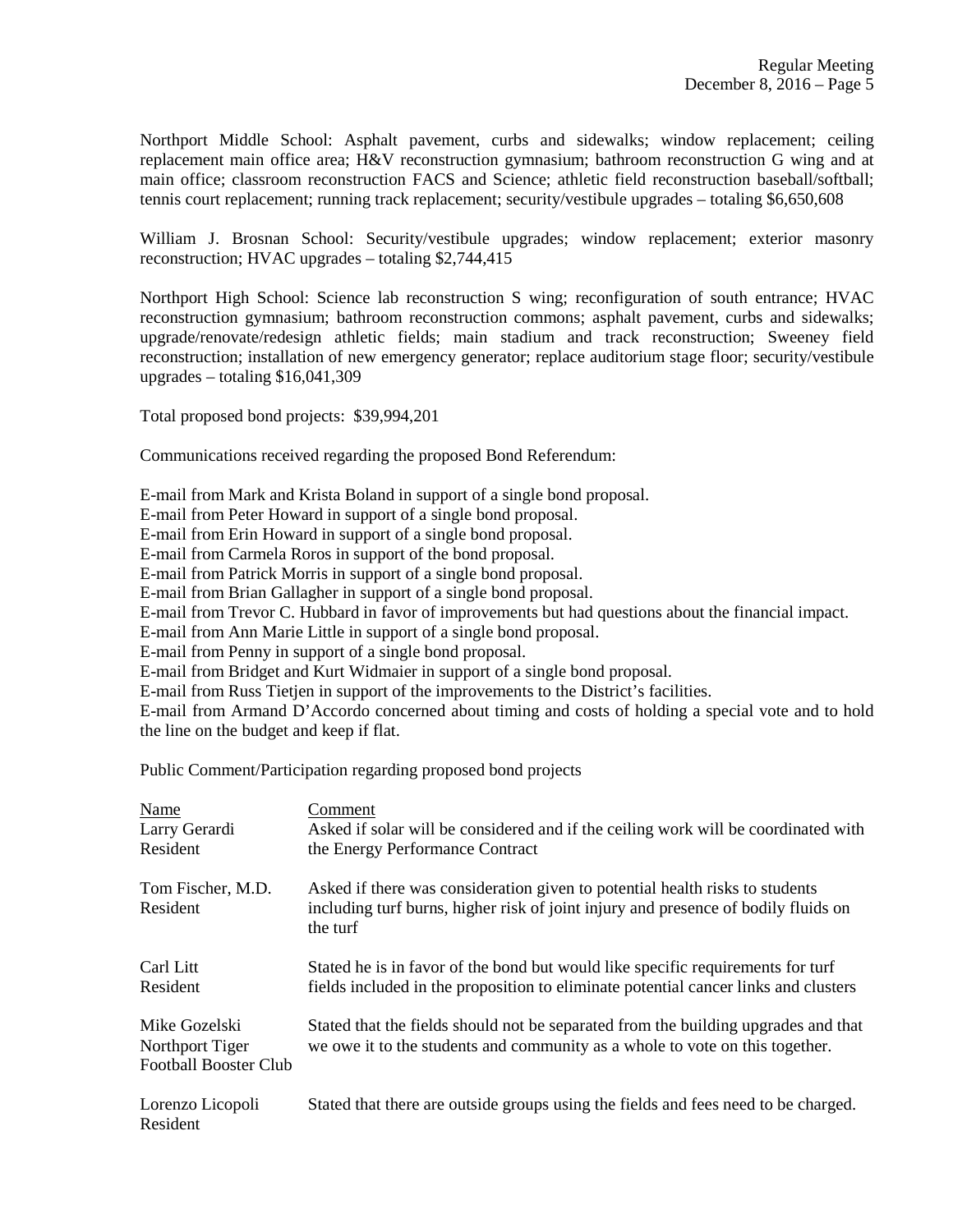There was a discussion regarding surrounding districts with turf fields and concerns regarding the fields, concession stand location, design of vestibules, middle school tracks, solar panels, turf fills, maintenance of turf field, replacement cycle of turf field, and adding AC in the south gym.

Report: 9.01 World Languages and ENL Districtwide Initiatives

Ms. Jennifer Nesfield, District Chairperson for World Languages and ENL, presented the 2016-2017 World Languages and ENL Department Instructional Initiatives.

Ms. Nesfield reviewed the 2015-2016 World Languages Department Instructional Initiatives: Created informative professional development webinars for the World Language faculty related to language instruction and strategies; and faculty participated in professional development that helped them to further develop and improve students' reading comprehension skills, particularly in the area of close reading. Ms. Nesfield reviewed the World Languages data for the FLACS Checkpoint A exam; FLAC Checkpoint A Regional Assessment; FLACS Checkpoint A Regional Assessment in French, Italian and Spanish; FLACS Checkpoint B Exam; FLACS Checkpoint B Regional Assessment; FLACS Checkpoint B Regional Assessment in French, Italian and Spanish; and the International Baccalaureate Courses.

Ms. Nesfield reviewed the 2015-2016 English as a New Language Department Instructional Initiatives: Created professional development webinars related to ENL instruction techniques, worked with ENL, and mainstream faculty to implement the NYS mandates for integrated ENL instruction. Ms. Nesfield reviewed the 2016 New York State English as a Second Language Achievement Test data.

Ms. Nesfield stated that the 2016-2017 World Languages and ENL Department Instructional Initiatives are: Create, coordinate, and deliver professional development for the Northport-East Northport staff related to ENL instruction and integration. Build more varied and authentic assessments to monitor and measure the students' proficiency levels. Develop instructional technology assignments that foster teamwork and collaboration between students and provide students with an opportunity to demonstrate their target language proficiency through technology.

Action: Extend the meeting at 10:30 p.m. Recommendation to extend the meeting

Motion by Donna McNaughton, second by Regina Pisacani. Final Resolution: Motion Passes Yes: David Badanes, Lori McCue, Donna McNaughton, Allison C Noonan, Regina Pisacani, Andrew Rapiejko, David Stein, Jennifer H Thompson, Tammie Topel

There was a brief discussion regarding a dual-language program, enrollment in American Sign Language, and the  $6<sup>th</sup>$  grade gap year between the elementary program and middle school language program.

The Board thanked Ms. Nesfield for her very informative report.

10:30 p.m. - Action: Extend Meeting Recommendation to extend the meeting

Motion by Donna McNaughton, second by Regina Pisacani Final Resolution: Motion Passes Yes: David Badanes, Lori McCue, Donna McNaughton, Allison C Noonan, Regina Pisacani, Andrew Rapiejko, Jennifer H Thompson, Tammie Topel

## **10. SUPERINTENDENT'S REPORT, GENERAL - FOR BOARD ACTION**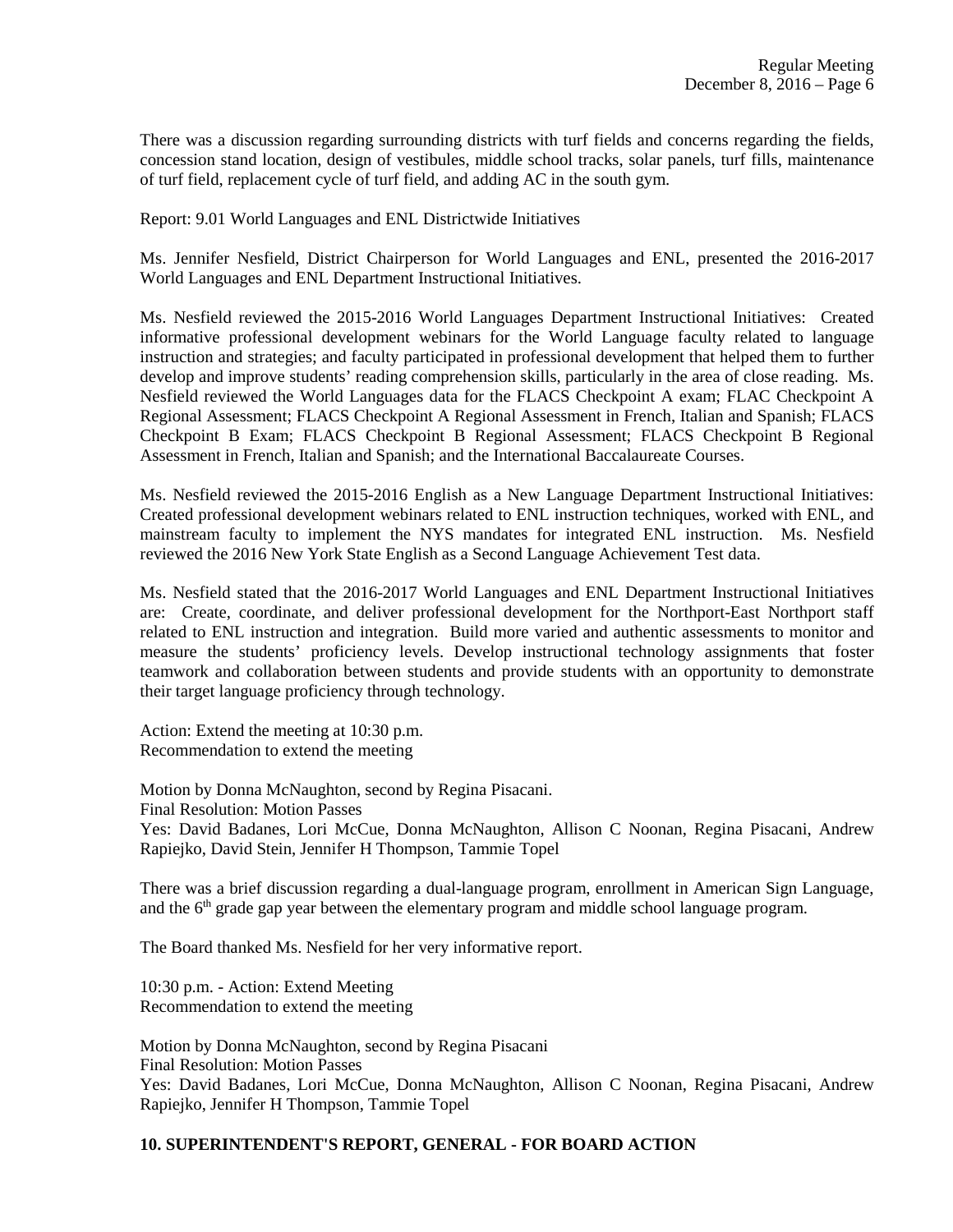Action: 10.01 Personnel Actions Report Recommendation to approve the Personnel Actions Report, including Addendum and Walk-In

Motion by Jennifer H Thompson, second by Donna McNaughton. Final Resolution: Motion Passes Yes: David Badanes, Lori McCue, Donna McNaughton, Allison C Noonan, Regina Pisacani, Andrew Rapiejko, David Stein, Jennifer H Thompson, Tammie Topel

Action: 10.02 Schedule J - Committee on Special Education Recommendation to approve Schedule J - Committee on Special Education

Motion by Jennifer H Thompson, second by Donna McNaughton. Final Resolution: Motion Passes Yes: David Badanes, Lori McCue, Donna McNaughton, Allison C Noonan, Regina Pisacani, Andrew Rapiejko, David Stein, Jennifer H Thompson, Tammie Topel

Action: 10.03 Smart Schools Investment Plan Recommendation to approve the Preliminary Smart Schools Investment Plan

Motion by Jennifer H Thompson, second by Donna McNaughton. Final Resolution: Motion Passes Yes: David Badanes, Lori McCue, Donna McNaughton, Allison C Noonan, Regina Pisacani, Andrew Rapiejko, David Stein, Jennifer H Thompson, Tammie Topel

Action: 10.04 Disposition of Textbooks Recommendation to approve disposal of the following out-of-date textbooks: World History Connections Today, Prentice Hall, ISBN #013-803271-8 (1997) 50 copies World History Connections Today, Prentice Hall, ISBN #013-434326-3 (1999) 100 copies World History Connections Today, Prentice Hall, ISBN #013-062790-9 (2003) 800 copies

Motion by Jennifer H Thompson, second by Donna McNaughton. Final Resolution: Motion Passes Yes: David Badanes, Lori McCue, Donna McNaughton, Allison C Noonan, Regina Pisacani, Andrew Rapiejko, David Stein, Jennifer H Thompson, Tammie Topel

## **11. SUPERINTENDENT'S REPORT, FINANCIAL - FOR BOARD ACTION**

Action: 11.01 BIDS Recommendation to take specified action on the following BIDS:

EDUCATIONAL: 11.01.1 AWARD: Hardcover and Paperback Books 11.01.2 AWARD: Kindergarten through Twelfth Grade Supplies

BUILDINGS & GROUNDS: 11.01.3 AWARD: Hardware and Automotive Parts & Service

Motion by Donna McNaughton, second by Jennifer H Thompson. Final Resolution: Motion Passes

Yes: David Badanes, Lori McCue, Donna McNaughton, Allison C Noonan, Regina Pisacani, Andrew Rapiejko, David Stein, Jennifer H Thompson, Tammie Topel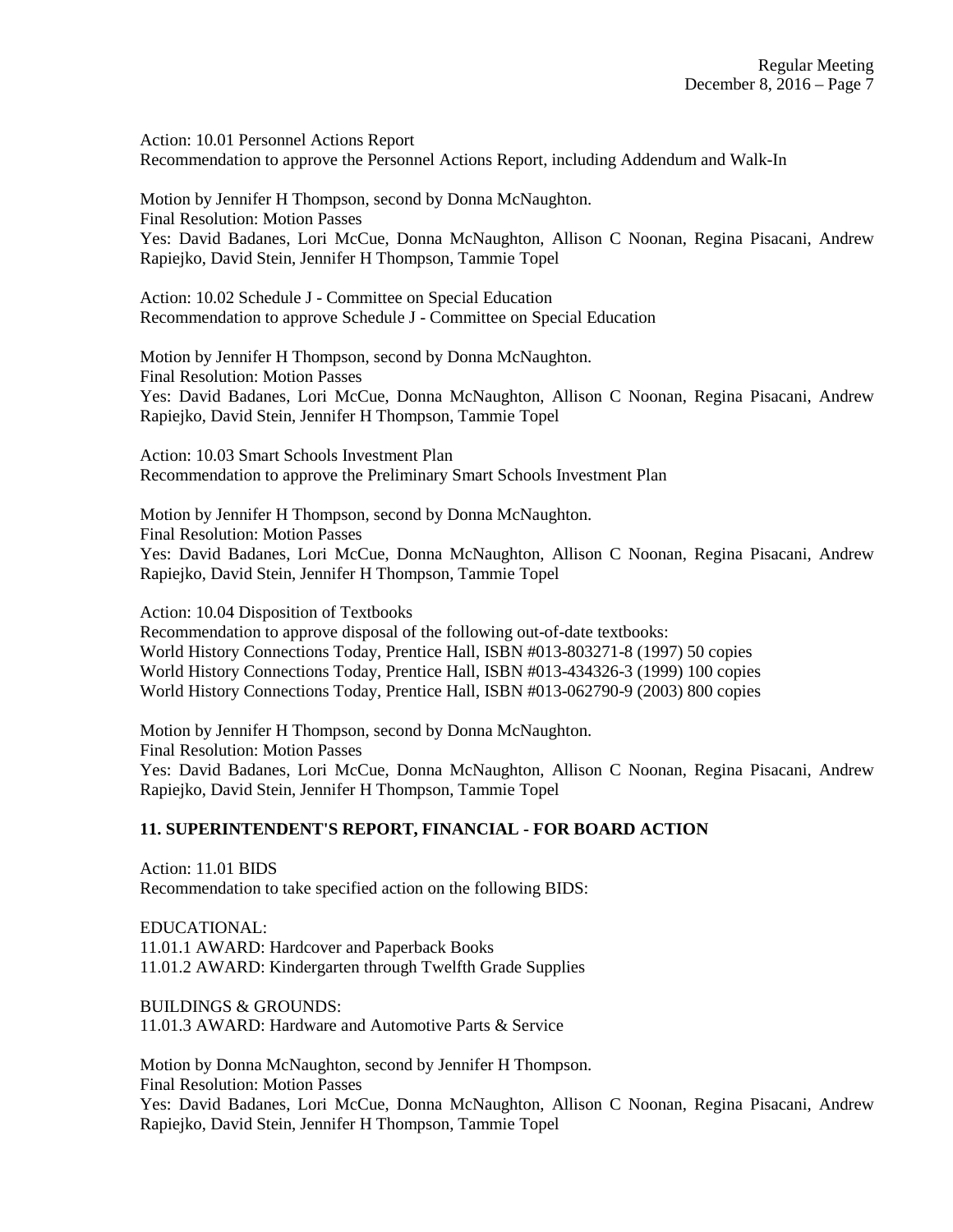Action: 11.02 Introduction to Dance Field Trip Donation Recommendation to approve the following resolution:

"BE IT RESOLVED, that the Board of Education hereby gratefully accepts a donation of \$6,816 from Northport-East Northport residents whose names are more fully set forth in the attached document, for the purpose of the Northport High School Introduction to Dance field trip to New York City on March 29, 2017 and increase the 2016-2017 budget code A2110.4161.30.2903 by \$6,816 for this purpose.

BE IT RESOLVED, that the Board of Education hereby approves an increase in the revenue code A2705 of the 2016-2017 budget by \$6,816 with the understanding that this increase in revenue is the result of donations from Northport-East Northport residents."

Motion by Donna McNaughton, second by Jennifer H Thompson. Final Resolution: Motion Passes

Yes: David Badanes, Lori McCue, Donna McNaughton, Allison C Noonan, Regina Pisacani, Andrew Rapiejko, David Stein, Jennifer H Thompson, Tammie Topel

Action: 11.03 CollegeBoard Rebate Check Recommendation to approve the following resolution:

"RESOLVED, that the Board of Education accepts the rebate of \$500 from the CollegeBoard and increase the 2016-2017 budget code A2810.5030.30.3202 by \$500.

RESOLVED, that the Board of Education approves an increase in the revenue code A2770 of the 2016-2017 budget by \$500 with the understanding that this CollegeBoard rebate is intended to be used to purchase educational supplies in order to facilitate the administration of future AP exams."

Motion by Donna McNaughton, second by Jennifer H Thompson.

Final Resolution: Motion Passes

Yes: David Badanes, Lori McCue, Donna McNaughton, Allison C Noonan, Regina Pisacani, Andrew Rapiejko, David Stein, Jennifer H Thompson, Tammie Topel

Action: 11.04 Urban Studies Class Field Trip Donation Recommendation to approve the following resolution:

"BE IT RESOLVED, that the Board of Education hereby gratefully accepts a donation of \$720 from Northport-East Northport residents whose names are more fully set forth in the attached document, for the purposes of covering the cost of transportation for the Northport High School Urban Studies class field trip on November 22, 2016 and increase the 2016-2017 budget code A2110.4161.30.2903 by \$720 for this purpose.

BE IT RESOLVED, that the Board of Education hereby approves an increase in the revenue code A2705 of the 2016-2017 budget by \$720 with the understanding that this increase in revenue is the result of donations from Northport-East Northport residents."

Motion by Donna McNaughton, second by Jennifer H Thompson.

Final Resolution: Motion Passes

Yes: David Badanes, Lori McCue, Donna McNaughton, Allison C Noonan, Regina Pisacani, Andrew Rapiejko, David Stein, Jennifer H Thompson, Tammie Topel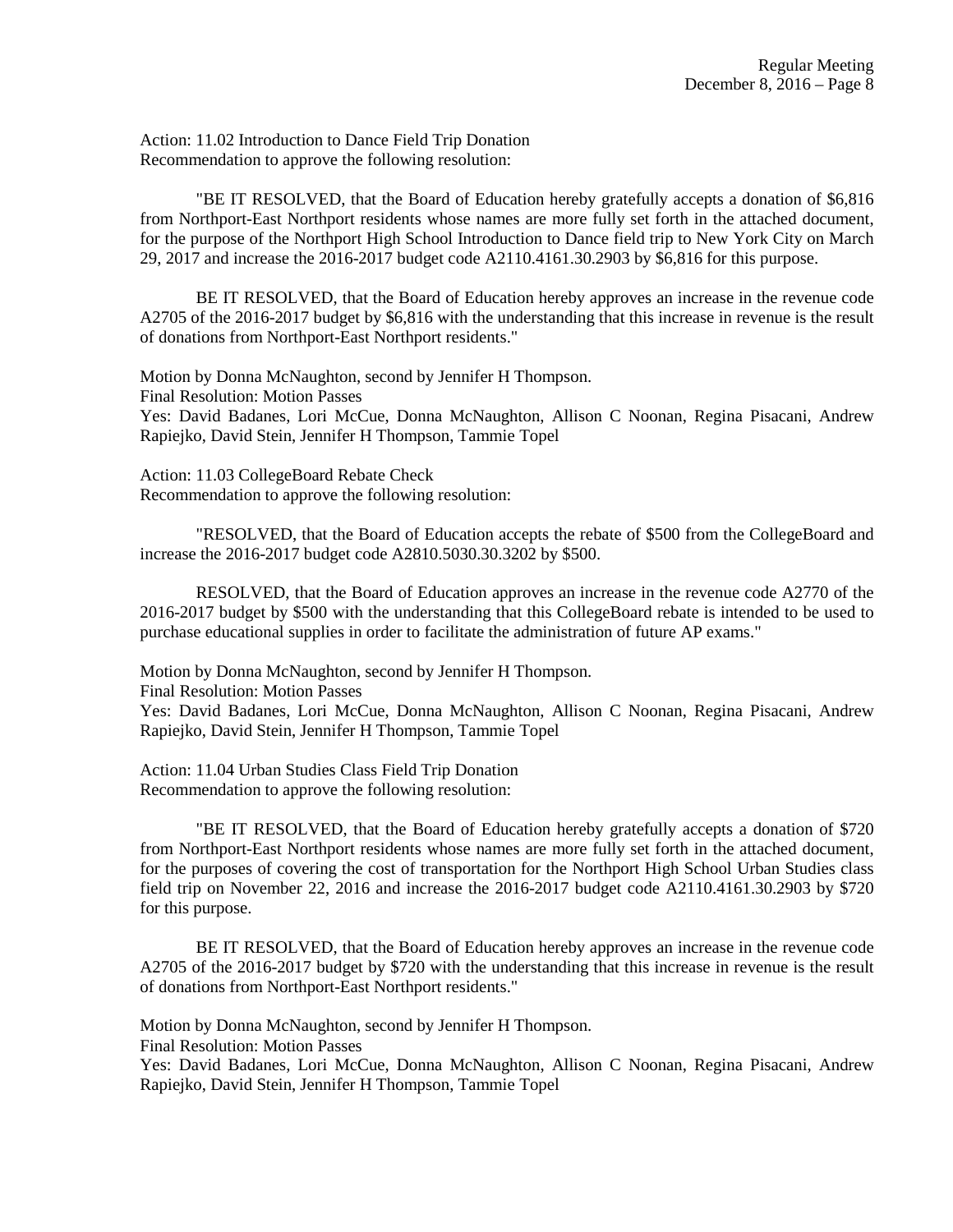Action: 11.05 Kenneth Schwartzman

Recommendation to approve a Supplementary Education Services Agreement between the Northport-East Northport Union Free School District and Mr. Kenneth Schwartzman in the amount of \$800 for services related to preparation for NYSSMA Majors Organization (Fine & Performing Arts)

Motion by Donna McNaughton, second by Jennifer H Thompson.

Final Resolution: Motion Passes

Yes: David Badanes, Lori McCue, Donna McNaughton, Allison C Noonan, Regina Pisacani, Andrew Rapiejko, David Stein, Jennifer H Thompson, Tammie Topel

Action: 11.06 Dr. Jennifer Scott Micelli

Recommendation to approve Supplementary Education Services Agreement between the Northport-East Northport Union Free School District and Dr. Jennifer Scott Micelli in the amount of \$150 as a guest lecturer and clinician services (Fine and Performing Arts)

Motion by Donna McNaughton, second by Jennifer H Thompson. Final Resolution: Motion Passes

Yes: David Badanes, Lori McCue, Donna McNaughton, Allison C Noonan, Regina Pisacani, Andrew Rapiejko, David Stein, Jennifer H Thompson, Tammie Topel

Action: 11.07 Robyn Mikulas, OT, PC

Recommendation to approve a 2016-2017 Agreement between the Northport-East Northport Union Free School District and Robyn Mikulas, OT, PC for occupational therapy services (Spec. Ed.)

Motion by Donna McNaughton, second by Jennifer H Thompson. Final Resolution: Motion Passes

Yes: David Badanes, Lori McCue, Donna McNaughton, Allison C Noonan, Regina Pisacani, Andrew Rapiejko, David Stein, Jennifer H Thompson, Tammie Topel

Action: 11.08 Henry Viscardi School

Recommendation to approve a 2016-2017 Agreement between the Northport-East Northport Union Free School District and Henry Viscardi School (Spec. Ed.)

Motion by Donna McNaughton, second by Jennifer H Thompson. Final Resolution: Motion Passes Yes: David Badanes, Lori McCue, Donna McNaughton, Allison C Noonan, Regina Pisacani, Andrew Rapiejko, David Stein, Jennifer H Thompson, Tammie Topel

Action: 11.09 Gerber Tours Inc.

Recommendation to approve a Rider to Agreement between the Board of Education of the Northport-East Northport Union Free School District and Gerber Tours, Inc. (DAS)

Motion by Donna McNaughton, second by Jennifer H Thompson. Final Resolution: Motion Passes Yes: David Badanes, Lori McCue, Donna McNaughton, Allison C Noonan, Regina Pisacani, Andrew Rapiejko, David Stein, Jennifer H Thompson, Tammie Topel

Action: 11.10 Suffolk County Vanderbilt Mansion/Museum/Planetarium

Recommendation to approve three Riders to Agreements between the Board of Education of the Northport-East Northport Union Free School District and Suffolk County Vanderbilt Mansion/Museum/Planetarium for reservation #10408989, #10409001 and #10409011 (NMS)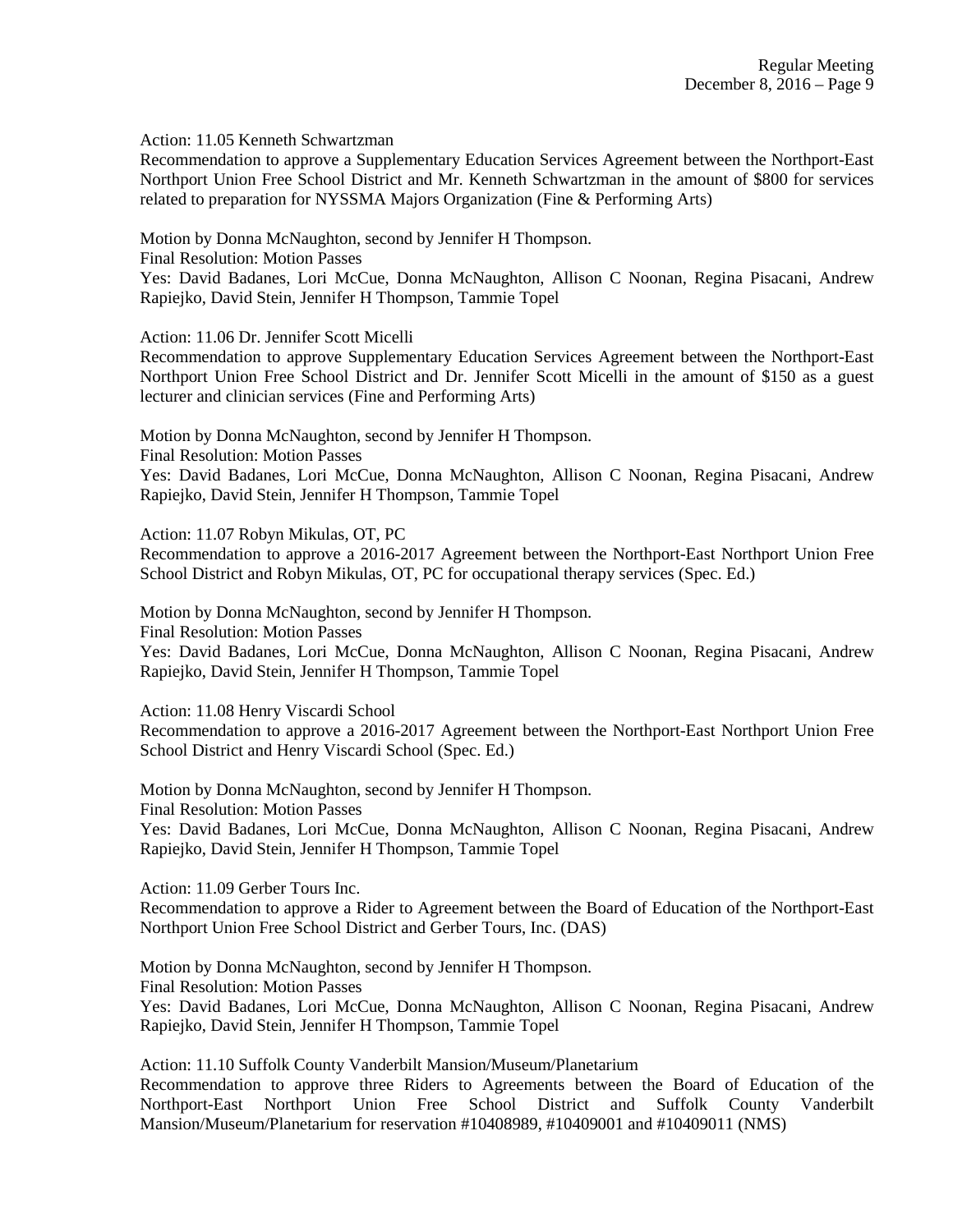Motion by Donna McNaughton, second by Jennifer H Thompson. Final Resolution: Motion Passes Yes: David Badanes, Lori McCue, Donna McNaughton, Allison C Noonan, Regina Pisacani, Andrew Rapiejko, David Stein, Jennifer H Thompson, Tammie Topel

Action: 11.11 NationsClassroom

Recommendation to approve a Rider to Agreement between the Board of Education of the Northport-East Northport Union Free School District and NationsClassroom, LLC (ENMS)

Motion by Donna McNaughton, second by Jennifer H Thompson.

Final Resolution: Motion Passes

Yes: David Badanes, Lori McCue, Donna McNaughton, Allison C Noonan, Regina Pisacani, Andrew Rapiejko, David Stein, Jennifer H Thompson, Tammie Topel

Action: 11.12 Foster Physical Therapy Recommendation to approve a 2016-2017 Agreement between the Northport-East Northport Union Free School District and Foster Physical Therapy (Spec. Ed.)

Motion by Donna McNaughton, second by Jennifer H Thompson. Final Resolution: Motion Passes Yes: David Badanes, Lori McCue, Donna McNaughton, Allison C Noonan, Regina Pisacani, Andrew Rapiejko, David Stein, Jennifer H Thompson, Tammie Topel

Action: 11.13 Hilary Gomes

Recommendation to approve an Agreement and Business Associate Agreement between the Northport-East Northport Union Free School District and Hilary Gomes, Ph.D. for neuropsychological evaluation services (Spec. Ed.)

Motion by Donna McNaughton, second by Jennifer H Thompson. Final Resolution: Motion Passes

Yes: David Badanes, Lori McCue, Donna McNaughton, Allison C Noonan, Regina Pisacani, Andrew Rapiejko, David Stein, Jennifer H Thompson, Tammie Topel

Action: 11.14 Donation

Recommendation to receive the following donation to the District:

11.14.1 A Heathkit Robotic Arm to the Technology Education Department from Mr. Richard Rand, value estimated by the donor to be approximately \$150.

Motion by Donna McNaughton, second by Jennifer H Thompson. Final Resolution: Motion Passes

Yes: David Badanes, Lori McCue, Donna McNaughton, Allison C Noonan, Regina Pisacani, Andrew Rapiejko, David Stein, Jennifer H Thompson, Tammie Topel

Action: 11.15 Munistat Services Inc.

Recommendation to approve a Municipal Advisor Services Agreement between the Northport-East Northport Union Free School District and Munistat Services, Inc.

Motion by Donna McNaughton, second by Jennifer H Thompson.

Final Resolution: Motion Passes

Yes: David Badanes, Lori McCue, Donna McNaughton, Allison C Noonan, Regina Pisacani, Andrew Rapiejko, David Stein, Jennifer H Thompson, Tammie Topel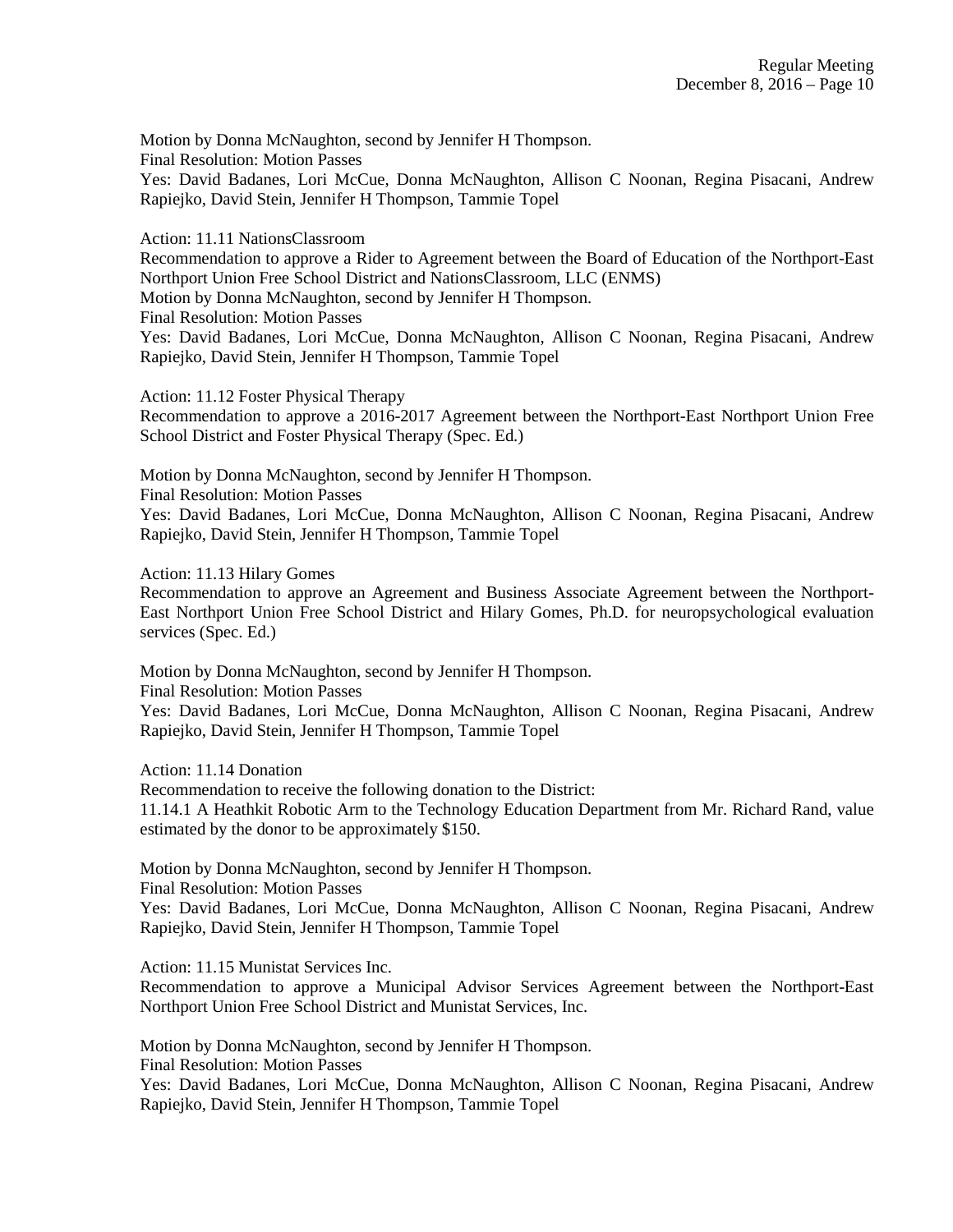Action: 11.16 Claims Auditor's Report for Warrants and Schedule of Claims Recommendation to approve the Claims Auditor's Report for Warrants and Schedule of Claims for payments dated:

October 5, 2016 (Payroll Trust & Agency Warrant), October 14, 2016 (Accounts Payable Warrant), October 21, 2016 (Payroll Trust & Agency Warrant), October 31, 2016 (Accounts Payable Warrant), October 2016 (Claims Audit Report)

Motion by Donna McNaughton, second by Jennifer H Thompson. Final Resolution: Motion Passes Yes: David Badanes, Lori McCue, Donna McNaughton, Allison C Noonan, Regina Pisacani, Andrew Rapiejko, David Stein, Jennifer H Thompson, Tammie Topel

Action: 11.17 Claims Auditor's Report - Payroll Audit Recommendation to approve the Claims Auditor's Report - Payroll Audit for Payroll Distribution/Audit dated October 7, 2016 (OAS)

Motion by Donna McNaughton, second by Jennifer H Thompson. Final Resolution: Motion Passes Yes: David Badanes, Lori McCue, Donna McNaughton, Allison C Noonan, Regina Pisacani, Andrew Rapiejko, David Stein, Jennifer H Thompson, Tammie Topel

Action: 11.18 Transfer of General Funds Recommendation to approve Transfer of General Fund Appropriations in the 2016-2017 fiscal year

Motion by Donna McNaughton, second by Jennifer H Thompson. Final Resolution: Motion Passes Yes: David Badanes, Lori McCue, Donna McNaughton, Allison C Noonan, Regina Pisacani, Andrew Rapiejko, David Stein, Jennifer H Thompson, Tammie Topel

Action: 11.19 BOCES Lease - 1 to 1 Laptop Project Recommendation to approve a December 2016 BOCES Lease - 1-to-1 Laptop Project in Middle Schools

Motion by Donna McNaughton, second by Jennifer H Thompson. Final Resolution: Motion Passes Yes: David Badanes, Lori McCue, Donna McNaughton, Allison C Noonan, Regina Pisacani, Andrew Rapiejko, David Stein, Jennifer H Thompson, Tammie Topel

Action: 11.20 Curt Hinson, Ph. D. dba PlayFit Education Inc. Recommendation to approve a Supplementary Education Services Agreement between the Northport-East Northport Union Free School District and Curt Hinson, Ph. D., DBA PlayFit Education Inc. in the amount of \$5,970 for Dr. Recess Assembly & Games Program at the six elementary schools (T&L)

Motion by Donna McNaughton, second by Jennifer H Thompson. Final Resolution: Motion Passes Yes: David Badanes, Lori McCue, Donna McNaughton, Allison C Noonan, Regina Pisacani, Andrew Rapiejko, David Stein, Jennifer H Thompson, Tammie Topel

## **12. SUPERINTENDENT'S REPORT - FOR INFORMATION ONLY**

Information: 12.01 Schedule H - Use of Facilities

# **13. UNFINISHED BUSINESS**